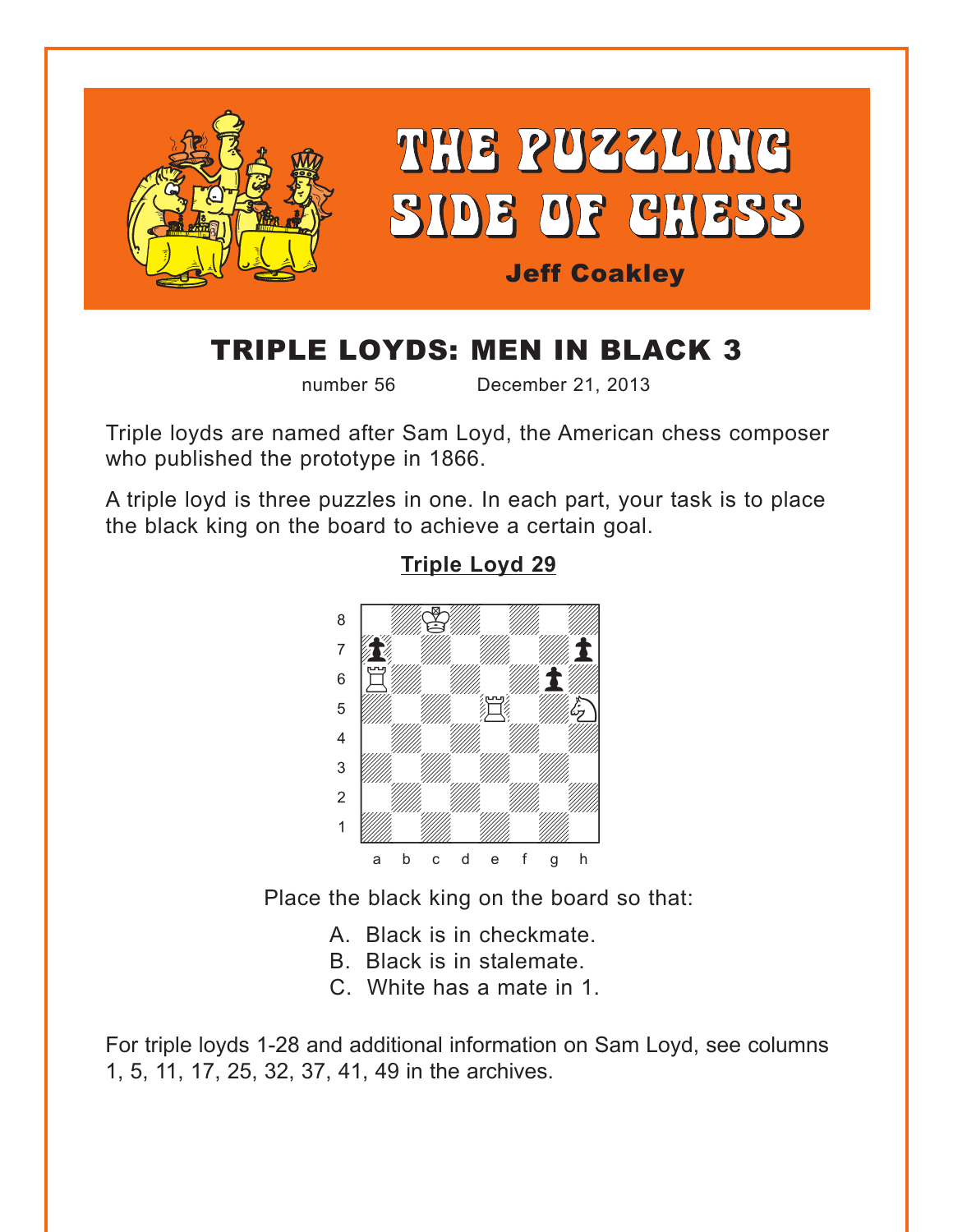<span id="page-1-0"></span>

**Triple Loyd 30** 



Place the black king on the board so that:

A. Black is in checkmate.

- B. Black is in stalemate.
- C. White has a mate in 1.

Triple loyd diagrams are usually quite sparse. That's not the case with the next position.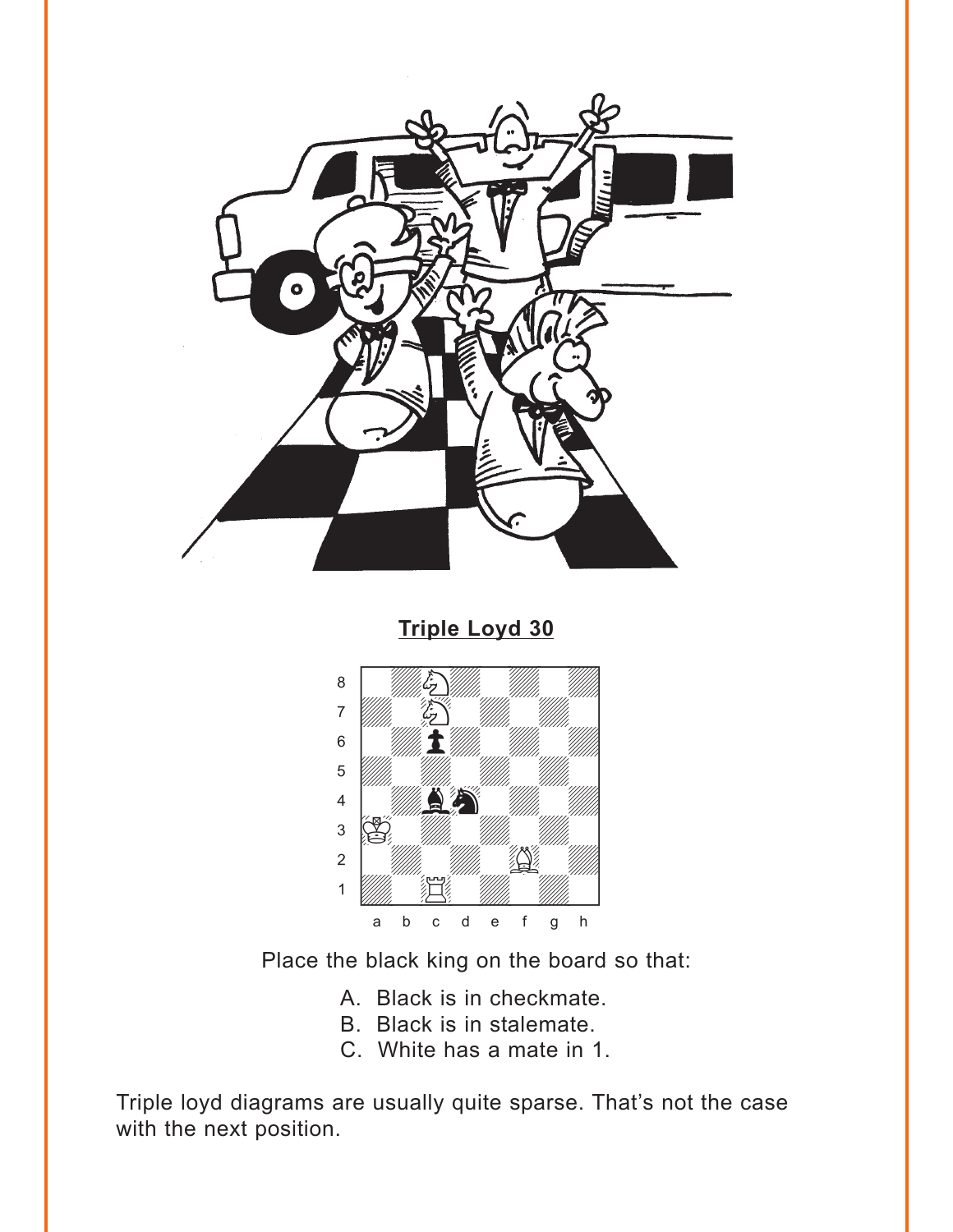## **Triple Loyd 31**

<span id="page-2-0"></span>

Place the black king on the board so that:

- A. Black is in checkmate.
- B. Black is in stalemate.
- C. White has a mate in 1.

Triple loyds are not the only kind of chess problem in which pieces are added to the board. There is a wide range of possibilities.

In an "inverted loyd", the black king is already on the board and the white pieces must be added.

The following "two rook problem" by Canadian composer Adrian Storisteanu is from the Chess Cafe Puzzlers Cup.



#### **Inverted Loyd 07**

Place two white rooks on the board so that White has a mate in 1.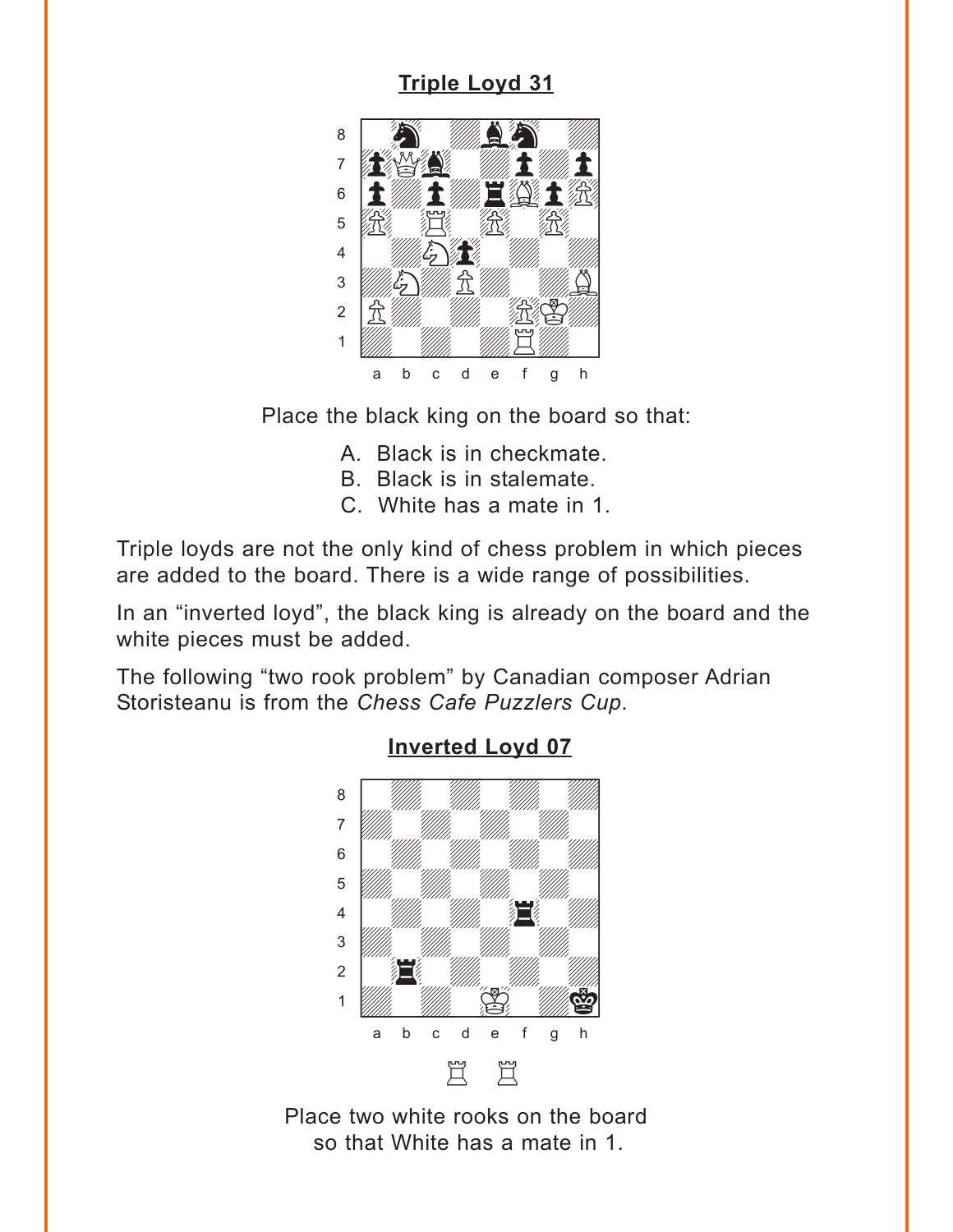## **Inverted Loyd 08**

<span id="page-3-0"></span>

Place a white rook, bishop, and knight on the board so that White has a mate in 1.

The topic of column 53 last month was "double royal loyds", in which the two kings are added to a position so that White has mate in one.

The next puzzle is a *double royal triple loyd*. The goal in each of the three parts is the same as a normal triple loyd. The difference is that both kings must be placed on the board.

### Double Royal Triple Loyd 01



Place the two kings on the board so that:

- A. Black is in checkmate.
- B. Black is in stalemate.
- C. White has a mate in 1.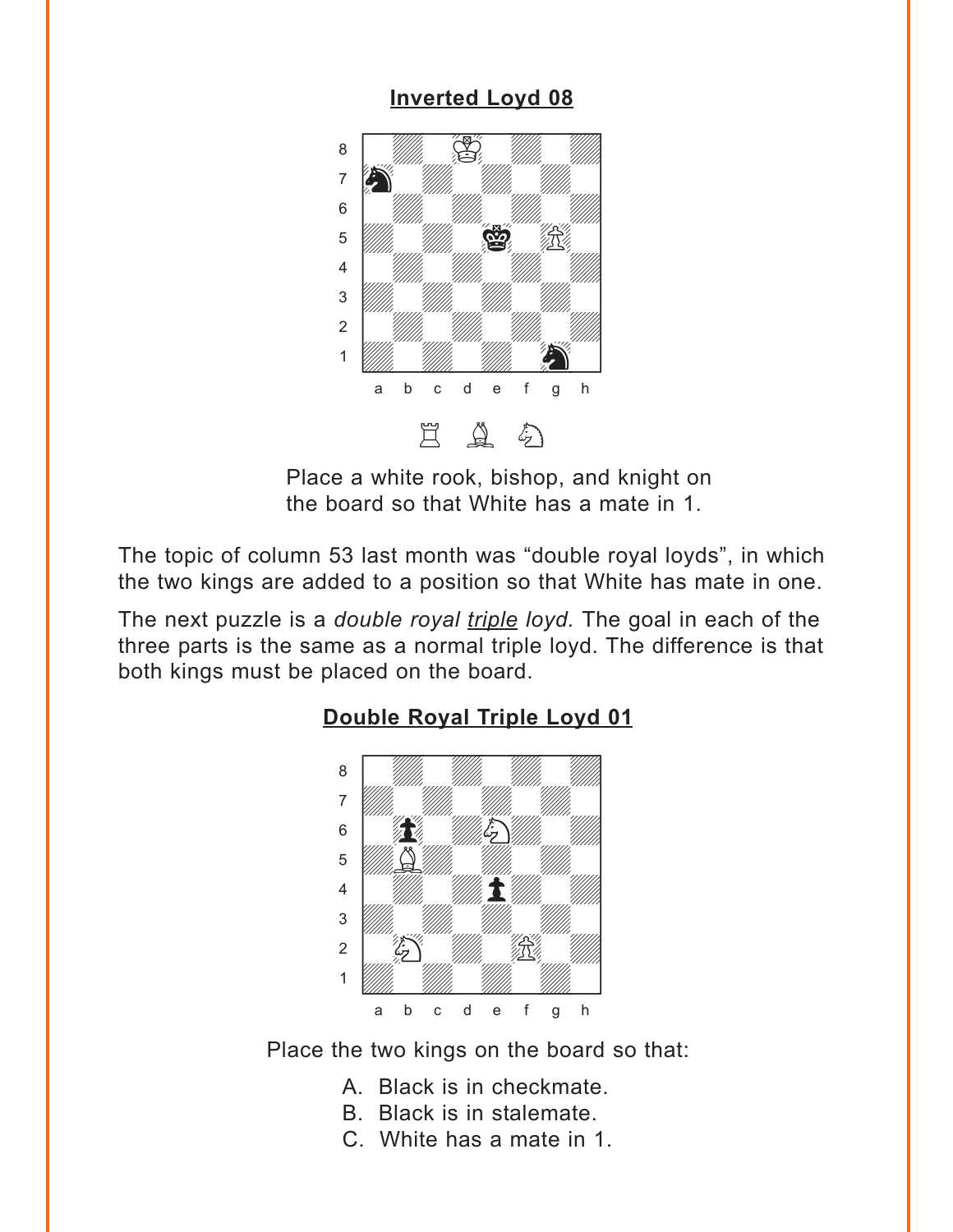# <span id="page-4-0"></span>**SOLUTIONS**

All problems by J. Coakley except inverted loyd 7. Triple loyds 29, 30 from *Winning Chess Puzzles For Kids* (2006); 31 from *Volume 2* (2010). The others are *ChessCafe.com* originals (2013).

*PDF hyperlinks*. You can advance to the solution of any puzzle by clicking on the underlined title above the diagram. To return to the puzzle, click on the title above the solution diagram.



**[Triple Loyd 29](#page-0-0)**

In part B, the black king (Agent K) blocks the h-pawn and self-pins the g-pawn.



**[Triple Loyd 30](#page-1-0)**

This time in part B, the black king self-pins his knight and bishop.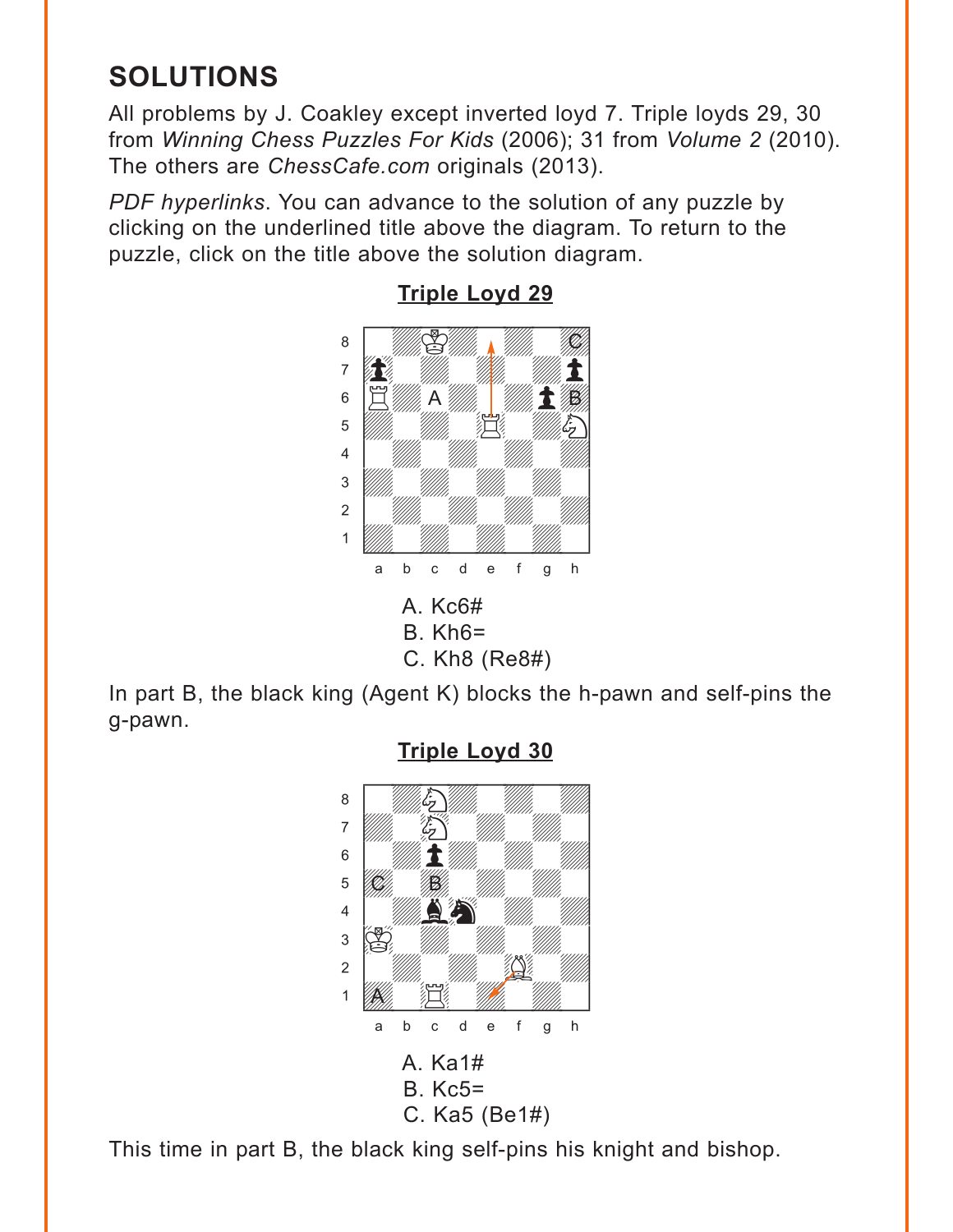## **[Triple Loyd 31](#page-2-0)**

<span id="page-5-0"></span>

The toughest part here is finding the mate in one. The position is obviously the result of alien strategy.

[*As originally published, with a black rook on a8, the position was illegal.*]



Ra1, Rf2 were added. 1.0-0-0#

Castling is allowed in chess problems unless it can be proven illegal. Happy new year, Adrian!